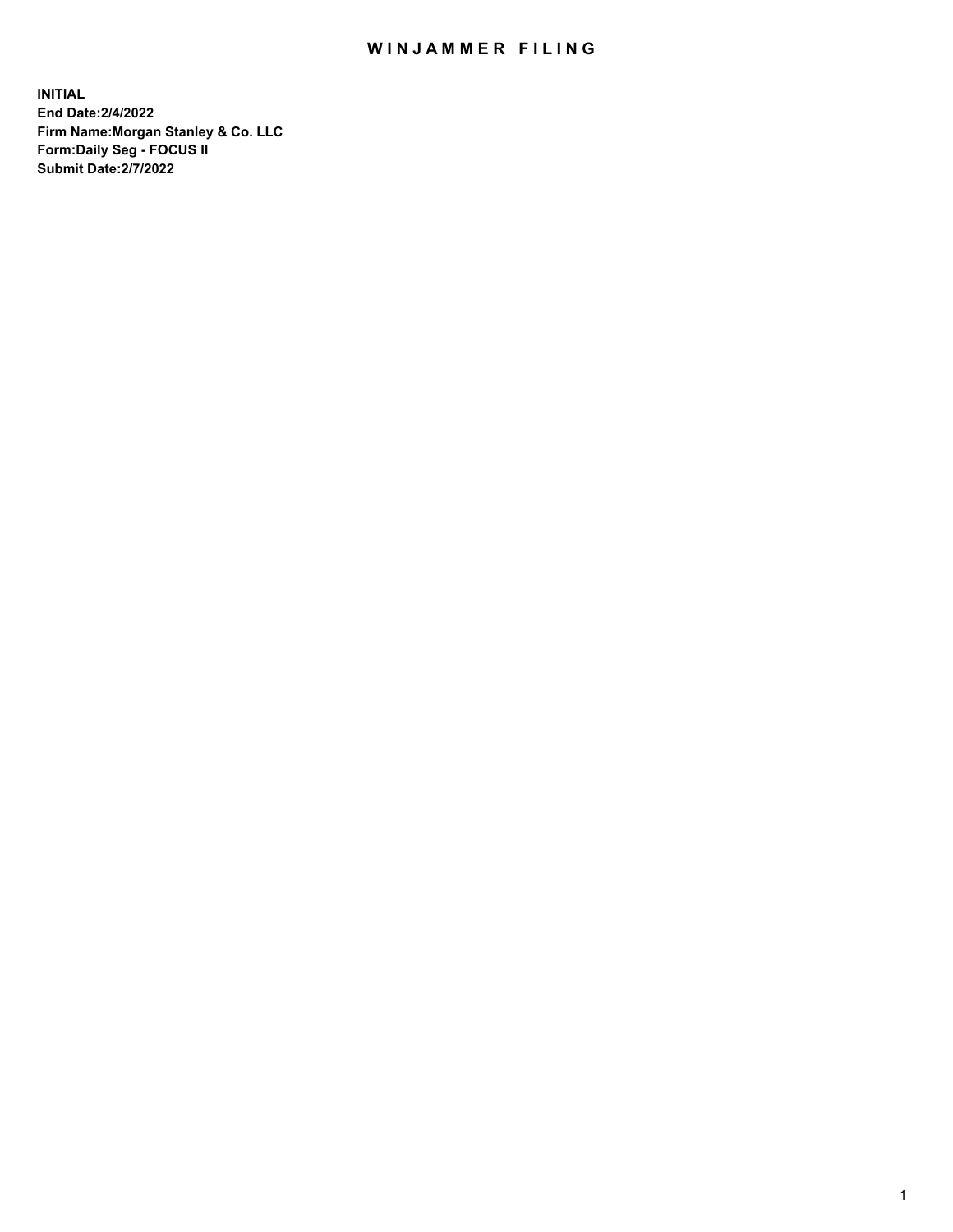**INITIAL End Date:2/4/2022 Firm Name:Morgan Stanley & Co. LLC Form:Daily Seg - FOCUS II Submit Date:2/7/2022 Daily Segregation - Cover Page**

| Name of Company                                                                                                                                                                                                                                                                                                               | Morgan Stanley & Co. LLC                                                     |
|-------------------------------------------------------------------------------------------------------------------------------------------------------------------------------------------------------------------------------------------------------------------------------------------------------------------------------|------------------------------------------------------------------------------|
| <b>Contact Name</b>                                                                                                                                                                                                                                                                                                           | <b>Ikram Shah</b>                                                            |
| <b>Contact Phone Number</b>                                                                                                                                                                                                                                                                                                   | 212-276-0963                                                                 |
| <b>Contact Email Address</b>                                                                                                                                                                                                                                                                                                  | Ikram.shah@morganstanley.com                                                 |
| FCM's Customer Segregated Funds Residual Interest Target (choose one):<br>a. Minimum dollar amount: ; or<br>b. Minimum percentage of customer segregated funds required:% ; or<br>c. Dollar amount range between: and; or<br>d. Percentage range of customer segregated funds required between: % and %.                      | 235,000,000<br><u>0</u><br><u>00</u><br>0 Q                                  |
| FCM's Customer Secured Amount Funds Residual Interest Target (choose one):<br>a. Minimum dollar amount: ; or<br>b. Minimum percentage of customer secured funds required:%; or<br>c. Dollar amount range between: and; or<br>d. Percentage range of customer secured funds required between:% and%.                           | 140,000,000<br><u>0</u><br>$\underline{0}$ $\underline{0}$<br>0 <sup>0</sup> |
| FCM's Cleared Swaps Customer Collateral Residual Interest Target (choose one):<br>a. Minimum dollar amount: ; or<br>b. Minimum percentage of cleared swaps customer collateral required:%; or<br>c. Dollar amount range between: and; or<br>d. Percentage range of cleared swaps customer collateral required between:% and%. | 92,000,000<br><u>0</u><br><u>00</u><br>00                                    |

Attach supporting documents CH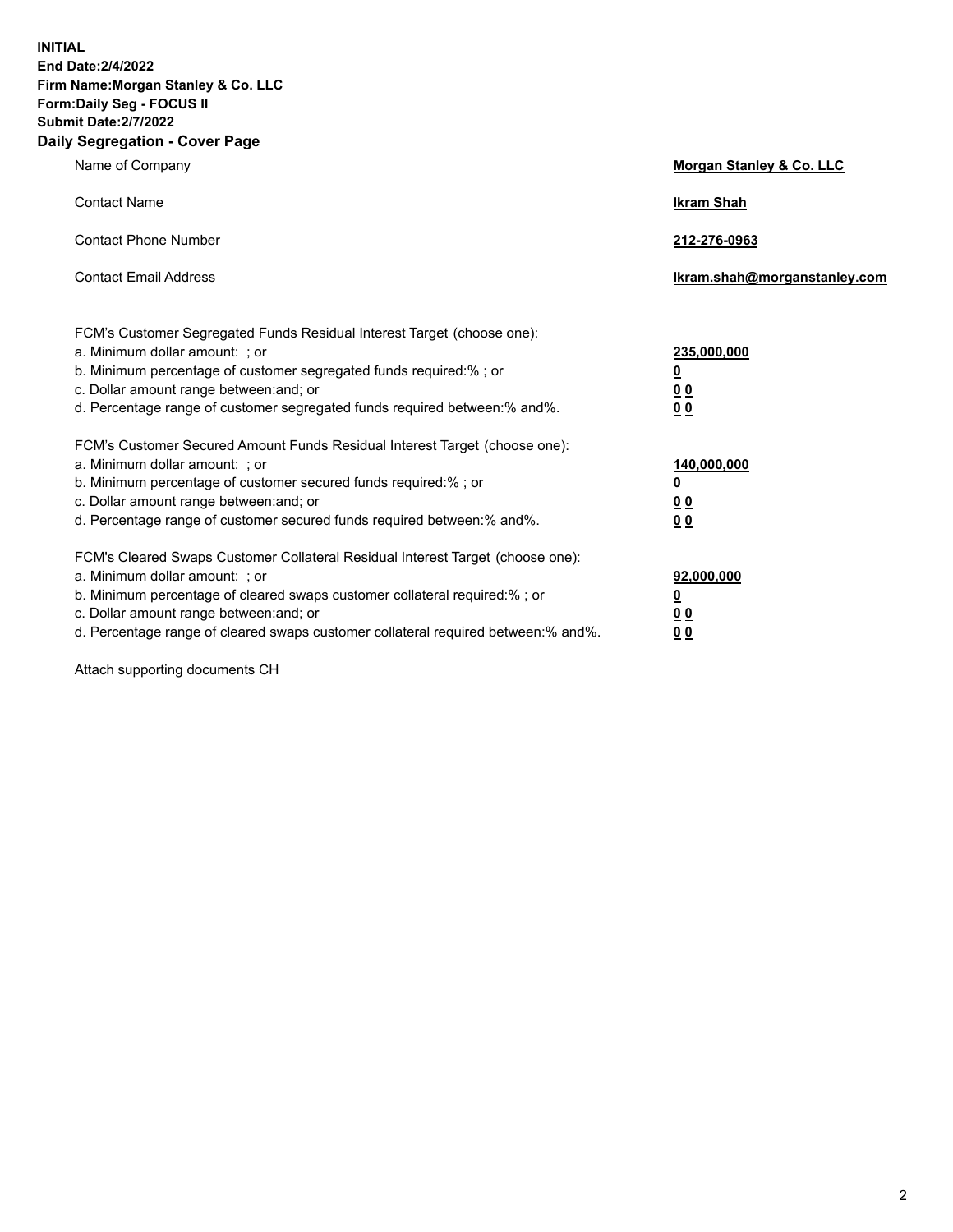| <b>INITIAL</b> | <b>End Date: 2/4/2022</b><br>Firm Name: Morgan Stanley & Co. LLC<br>Form: Daily Seg - FOCUS II<br><b>Submit Date: 2/7/2022</b><br><b>Daily Segregation - Secured Amounts</b> |                                            |
|----------------|------------------------------------------------------------------------------------------------------------------------------------------------------------------------------|--------------------------------------------|
|                | Foreign Futures and Foreign Options Secured Amounts                                                                                                                          |                                            |
|                | Amount required to be set aside pursuant to law, rule or regulation of a foreign<br>government or a rule of a self-regulatory organization authorized thereunder             | $0$ [7305]                                 |
| 1.             | Net ledger balance - Foreign Futures and Foreign Option Trading - All Customers<br>A. Cash                                                                                   | 5,236,531,087 [7315]                       |
|                | B. Securities (at market)                                                                                                                                                    | 2,080,735,913 [7317]                       |
| 2.<br>3.       | Net unrealized profit (loss) in open futures contracts traded on a foreign board of trade<br>Exchange traded options                                                         | 1,120,741,479 [7325]                       |
|                | a. Market value of open option contracts purchased on a foreign board of trade<br>b. Market value of open contracts granted (sold) on a foreign board of trade               | 35,037,782 [7335]<br>-21,319,405 [7337]    |
| 4.             | Net equity (deficit) (add lines 1. 2. and 3.)                                                                                                                                | 8,451,726,856 [7345]                       |
| 5.             | Account liquidating to a deficit and account with a debit balances - gross amount                                                                                            | 54, 193, 277 [7351]                        |
|                | Less: amount offset by customer owned securities                                                                                                                             | -50,774,973 [7352] 3,418,304<br>[7354]     |
| 6.             | Amount required to be set aside as the secured amount - Net Liquidating Equity<br>Method (add lines 4 and 5)                                                                 | 8,455,145,160 [7355]                       |
| 7.             | Greater of amount required to be set aside pursuant to foreign jurisdiction (above) or line                                                                                  | 8,455,145,160 [7360]                       |
|                | 6.<br>FUNDS DEPOSITED IN SEPARATE REGULATION 30.7 ACCOUNTS                                                                                                                   |                                            |
| 1.             | Cash in banks                                                                                                                                                                |                                            |
|                | A. Banks located in the United States                                                                                                                                        | 399,369,932 [7500]                         |
|                | B. Other banks qualified under Regulation 30.7                                                                                                                               | 407,723,687 [7520] 807,093,619<br>[7530]   |
| 2.             | Securities                                                                                                                                                                   |                                            |
|                | A. In safekeeping with banks located in the United States                                                                                                                    | 796,141,663 [7540]                         |
|                | B. In safekeeping with other banks qualified under Regulation 30.7                                                                                                           | 112,642,555 [7560] 908,784,218<br>[7570]   |
| 3.             | Equities with registered futures commission merchants                                                                                                                        |                                            |
|                | A. Cash                                                                                                                                                                      | 8,218,946 [7580]                           |
|                | <b>B.</b> Securities                                                                                                                                                         | $0$ [7590]                                 |
|                | C. Unrealized gain (loss) on open futures contracts                                                                                                                          | -807,158 [7600]                            |
|                | D. Value of long option contracts<br>E. Value of short option contracts                                                                                                      | 0[7610]                                    |
| 4.             | Amounts held by clearing organizations of foreign boards of trade                                                                                                            | 0 [7615] 7,411,788 [7620]                  |
|                | A. Cash                                                                                                                                                                      | $0$ [7640]                                 |
|                | <b>B.</b> Securities                                                                                                                                                         | $0$ [7650]                                 |
|                | C. Amount due to (from) clearing organization - daily variation                                                                                                              | $0$ [7660]                                 |
|                | D. Value of long option contracts                                                                                                                                            | $0$ [7670]                                 |
|                | E. Value of short option contracts                                                                                                                                           | 0 [7675] 0 [7680]                          |
| 5.             | Amounts held by members of foreign boards of trade                                                                                                                           |                                            |
|                | A. Cash                                                                                                                                                                      | 4,641,480,332 [7700]                       |
|                | <b>B.</b> Securities                                                                                                                                                         | 1,171,951,694 [7710]                       |
|                | C. Unrealized gain (loss) on open futures contracts                                                                                                                          | 1,121,548,637 [7720]                       |
|                | D. Value of long option contracts                                                                                                                                            | 35,037,782 [7730]                          |
|                | E. Value of short option contracts                                                                                                                                           | -21,319,405 [7735] 6,948,699,040<br>[7740] |
| 6.             | Amounts with other depositories designated by a foreign board of trade                                                                                                       | $0$ [7760]                                 |
| 7.             | Segregated funds on hand                                                                                                                                                     | $0$ [7765]                                 |
| 8.             | Total funds in separate section 30.7 accounts                                                                                                                                | 8,671,988,665 [7770]                       |
| 9.             | Excess (deficiency) Set Aside for Secured Amount (subtract line 7 Secured Statement<br>Page 1 from Line 8)                                                                   | 216,843,505 [7380]                         |

- 
- 10. Management Target Amount for Excess funds in separate section 30.7 accounts **140,000,000** [7780]<br>11. Excess (deficiency) funds in separate 30.7 accounts over (under) Management Target 76,843,505 [7785] 11. Excess (deficiency) funds in separate 30.7 accounts over (under) Management Target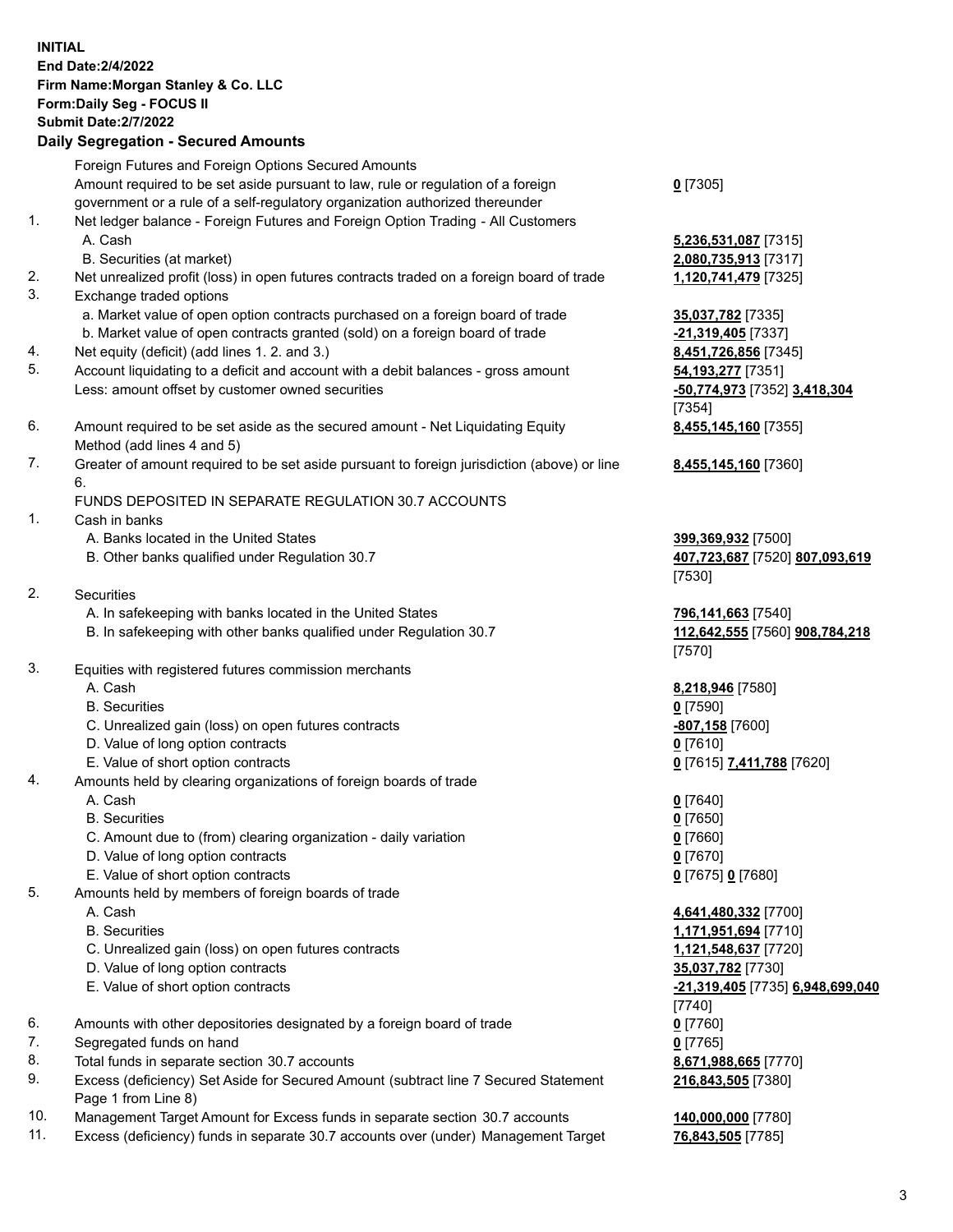**INITIAL End Date:2/4/2022 Firm Name:Morgan Stanley & Co. LLC Form:Daily Seg - FOCUS II Submit Date:2/7/2022 Daily Segregation - Segregation Statement** SEGREGATION REQUIREMENTS(Section 4d(2) of the CEAct) 1. Net ledger balance A. Cash **17,701,225,028** [7010] B. Securities (at market) **6,835,028,795** [7020] 2. Net unrealized profit (loss) in open futures contracts traded on a contract market **-1,197,794,698** [7030] 3. Exchange traded options A. Add market value of open option contracts purchased on a contract market **1,544,039,164** [7032] B. Deduct market value of open option contracts granted (sold) on a contract market **-1,000,347,357** [7033] 4. Net equity (deficit) (add lines 1, 2 and 3) **23,882,150,932** [7040] 5. Accounts liquidating to a deficit and accounts with debit balances - gross amount **663,286,068** [7045] Less: amount offset by customer securities **-654,191,614** [7047] **9,094,454** [7050] 6. Amount required to be segregated (add lines 4 and 5) **23,891,245,386** [7060] FUNDS IN SEGREGATED ACCOUNTS 7. Deposited in segregated funds bank accounts A. Cash **2,692,120,572** [7070] B. Securities representing investments of customers' funds (at market) **0** [7080] C. Securities held for particular customers or option customers in lieu of cash (at market) **1,924,122,877** [7090] 8. Margins on deposit with derivatives clearing organizations of contract markets A. Cash **14,182,180,185** [7100] B. Securities representing investments of customers' funds (at market) **0** [7110] C. Securities held for particular customers or option customers in lieu of cash (at market) **4,759,098,890** [7120] 9. Net settlement from (to) derivatives clearing organizations of contract markets **13,192,362** [7130] 10. Exchange traded options A. Value of open long option contracts **1,544,039,164** [7132] B. Value of open short option contracts **-1,000,347,357** [7133] 11. Net equities with other FCMs A. Net liquidating equity **7,066,691** [7140] B. Securities representing investments of customers' funds (at market) **0** [7160] C. Securities held for particular customers or option customers in lieu of cash (at market) **0** [7170] 12. Segregated funds on hand **151,807,028** [7150] 13. Total amount in segregation (add lines 7 through 12) **24,273,280,412** [7180] 14. Excess (deficiency) funds in segregation (subtract line 6 from line 13) **382,035,026** [7190] 15. Management Target Amount for Excess funds in segregation **235,000,000** [7194]

16. Excess (deficiency) funds in segregation over (under) Management Target Amount Excess

**147,035,026** [7198]